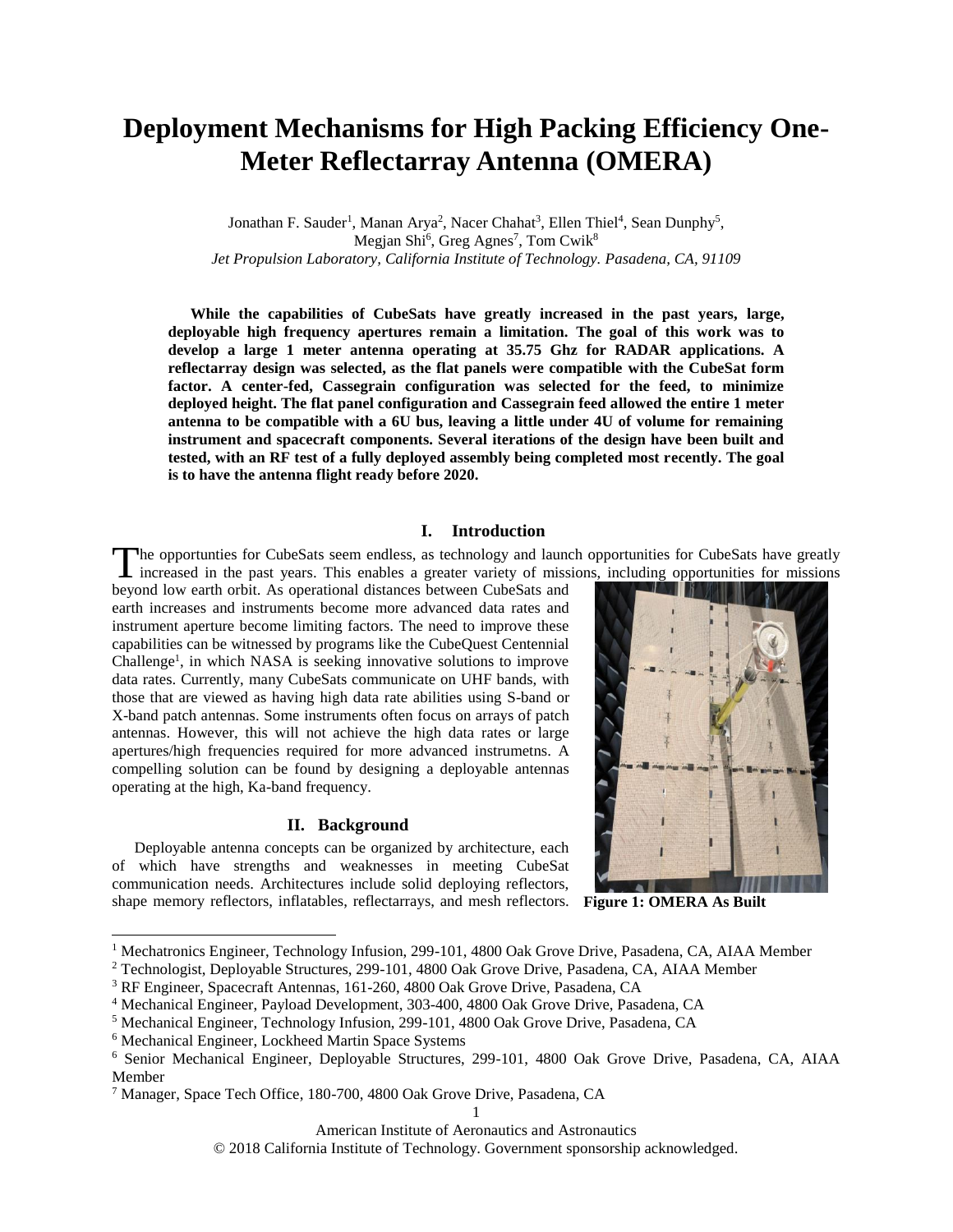Solid deploying reflectors have great surface accuracy, but do not stow well in small spaces and can be heavy (e.g. Hughes spring-back antenna<sup>2</sup>). Shape memory reflectors may work at lower frequencies, but much development is still required as at Ka-band the surface is not accurate enough<sup>3</sup>. Inflatable reflectors<sup>4</sup> stow well and are lightweight but have issues with maintaining inflation and shape.

The remaining two architectures, parabolic antennas and reflectarrays are the most attractive for the high frequency, large aperture antennas on a CubeSat. Parabolic reflectors consist of a parabolic shape, to focus RF energy to a focal point. Parabolic reflectors developed for CubeSats have included goer-wrap composite reflector<sup>5</sup>, the Aeneas 0.5 meter S-band antenna<sup>6</sup>, a very thin ribbed, wrap rib design<sup>6</sup>, the 0.5 meter Ka-band Parabolic Deployable Antenna (KaPDA)<sup>7</sup>, and the 1.0 meter Ka-band KaTENna. While parabolic antennas work well at a number of frequencies, they generally present a more challenging approach for deployment, as a curved parabolic surface is required.

The reflectarray operates by using individual patches, arranged to provide a progressive reflection phase shift across the antenna surface, to generate a plane wavefront. This enables a flat surface to behave, at least from an RF point of view, like a parabolic surface. The key disadvantage of reflectarrays is that they can only work at their designed frequencies. However, this is often offset by its advantages, that a flat surface is easier to deploy and packs more efficiently when stowed.

The first reflectarray to fly in space was on the CubeSat ISARA (Integrated Solar Array and Reflectarray Antenna). This was a 0.3 meter by 0.3 meter Ka-band antenna. One of the key advantages of using a reflectarray on the CubeSat, is that the reflectarray can be stored in the "bonus" space on a CubeSat, allocated for the solar panels, minimizing the impact the antenna has on usable volume. The next reflectarray design to be developed for the CubeSat form factor was Mars Cube One (MarCO), which doubled the size of the deployed reflectarray to 0.3 meters by 0.6 meters. The frequency however dropped from Ka-band to X-band, as it was being used as a telecommunications relay for the Insight lander.

OMERA takes the MarCO concept to the extreme, by quadrupling the size, increasing the frequency and order of magnitude form X-band to Ka-band. This has profound implications on the design, as it means the surface accuracy requirements increase by the same amount. However, the larger size means there are many additional hinges and deployment mechanisms.

# **III. RF Design**

The RF optical design drives the rest of the antenna design, as well as the requirements on the mechanical shape. For a deployable antenna occurs as part of a close collaboration between RF and mechanical engineers, to ensure the design is realistic from both perspectives. The first RF trade to be completed was determining if a center fed design or an offset fed design would be used. The offset fed design would be similar to the ISARA and MarCO reflectarrays, and the feed would be located on one side of the CubeSat, with the reflectarray panels on the other. The offset fed design is advantageous as the feed does not need to deploy as far, and multiple feeds can use the same reflector if desired. However, there are disadvantages due to blockage of the refelctarray by the CubeSat body and deployment errors would have been more challenging to control, as an offset design would have resulted in a greater number of hinge lines for the CubeSat base structure.

The other alternative, a center fed design, places the feed in the middle of the reflectarray. The key advantage is that it minimizes RF losses. However, the feed must be deployed a significant distance in the center of the reflectarray antenna. The configuration is shown in Figure 1.

To minimize the requirements on deployed height of the feed, a Cassegrain configuration was used, as it places the secondary reflector for the feed below the focal point of the antenna. Even this reduced distance requires the subreflector to deploy 0.62 meters, and the horn to deploy 0.48 meters out of the CubeSat body. Once the depth inside the CubeSat body to store the feed is considered, the total deployment distance is 0.82 meters. Utilizing a Cassegrain design also enabled the reuse of a similar design to the Ka-band Parbolic Deployable Antenna feed<sup>8</sup>, which enabled quicker development of the concept. A similar telescopic approach was taken to the waveguide. But now, instead of just the horn telescoping around the waveguide, two sections of waveguide and the horn telescoped, resulting in a 3 element telescopic design.

Because of this new multi-element telescoping design, and because of the novel nature of reflectarrays, it was critical to test a non-deployable antenna to verify the RF design early. A non-deploying reflectarray, along with a non-deploying feed (but with variations in diameter of the wavguide to simulate the telescoping nature of the waveguide) was test to verify RF performance, and found to achieve 48.1 dBi of gain. As the performance aligned with the simulations, this enable continuation into the mechanical design of the antenna. Mechanical design of the antenna is divided into two main sections, the deployable feed and the hinges.

> American Institute of Aeronautics and Astronautics © 2018 California Institute of Technology. Government sponsorship acknowledged.

 $\mathcal{L}$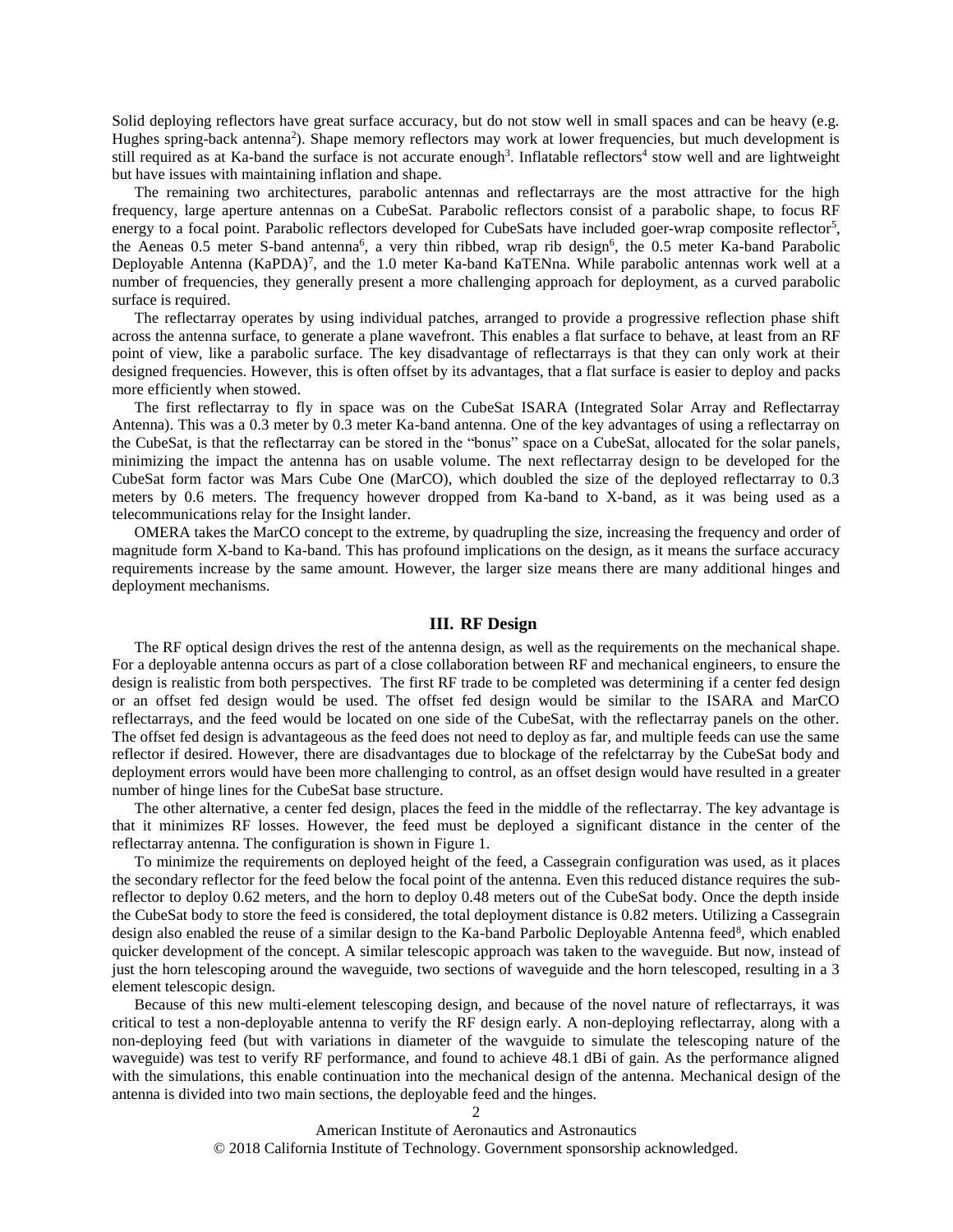# **IV. Mechanical Design: Deployable Feed**

The mechanical requirements on the feed were to stow in a 2U height, consume less than a 2U volume, deploy with an accuracy of 0.4 mm in any direction, and finally accommodate a 3 part telescoping waveguide, with transitions located as specific points along that waveguide to ensure integrity of the RF signal.

To fit within the compact volume, the best approach to control feed height was cables. The cables could be precisely adjusted to length, holding the feed in the correct location. The feed would be preloaded against the cables with a spring. While originally the focus was to keep the cables in the center, 2U height and deployed area, it was quickly realized while this controlled height of the feed precisely, it did not control position in the plane of the reflectarray to the stated requirement. It was necessary to provide the cable with a longer moment arm, which was accomplished by moving the attachment points out to the edge of the CubeSat Body. This provided much more precise position of the feed in both height, and in and out of plane.

#### **A. Initial Dynamic Deployment Design**

To deploy the feed, initially a design utilizing long compressions



**Figure 2: Center (left) vs. edge (right) attached locating cables**

springs was attempted. Two compression springs were used, one which deployed the sub-reflector, telescoping it along the feed, and another which deployed the feed horn. This design was essentially and extension of the KaPDA deployment for the sub-reflector. While the long spring designed to deploy the feed was buckled when fully deployed due to its long length, this was deemed as acceptable as the waveguide prevented the spring from buckling too far. By using two springs, this increased the amount of preload that could be obtained, and decreased the amount of kinetic energy which had to be dissipated at the end of deployment. Further, to assist with energy dissipation, the cables setting the height of the feed were attached to stiff, preloaded springs, essentially creating "shocks".

However, despite breaking the design into two springs and the energy absorbing "shocks", deploying 0.82 meters under the power of a compression spring resulted in an extremely dynamic deployment with very low preload at the end. This initial design had enough energy at the end of deployment that it caused the entire CubeSat chassis, and GSE, to leap into the air by several inches, and thus required the addition of two 45 lbs weights to keep the chassis fixed during deployment. At the same time the preload and tension in the cables was so low when deployed, that the deployed feed was in constant motion due to the air conditioning. It was realized that a new configuration would be required for the feed. This prototype helped to inform the location of the cables, as it was noticed the stiffness of the deployed structure greatly increased by moving the cables from the center of the CubeSat bus, to the outer edges.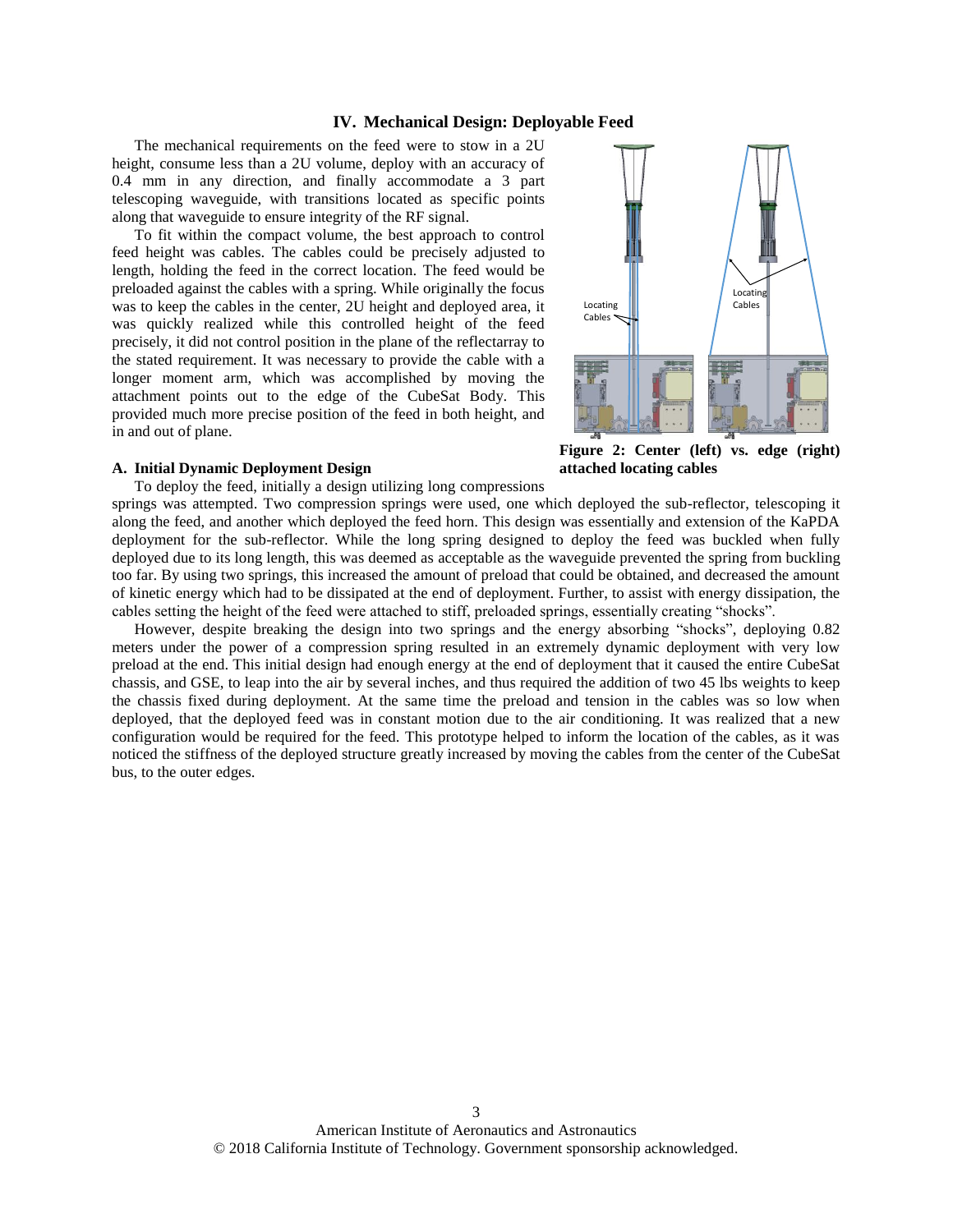

**Figure 3: Deployment with a Spring Powered Design**

### **B. Controlled, Deterministic Deployment**

To increase the amount of preload in the deployed state, and to decrease the amount of energy in the deployment, alternate deployment methods were explored. Initially, a telescoping structure, powered by a looped cable running through a series of pulleys was investigated. However, due to the tight volume constraints within the CubeSat, the "large" size of the telescoping structure, and the required cable pulley minimum diameter, this configuration was abandoned.

The second configuration explored, and then eventually implemented, was a deployment mechanism using tape measures. Two tape measures were attached to the sub-reflector collar. As the tape measures were unrolled, they would push up the sub-reflector collar causing the sub-reflector to telescope along the horn, and then the horn to telescope along the waveguide. The end deployed positon of the feed was controlled by cables.

This configuration worked much better, resulted in a much more deterministic deployment, and achieved adequate stiffness. The design was explored with both center mounted cables, and cables mounted at the end of the CubeSat bus, and it was found the only way to achieve the surface accuracy of 0.4 mm in position, was by using cables mounted to the edge of the CubeSat bus.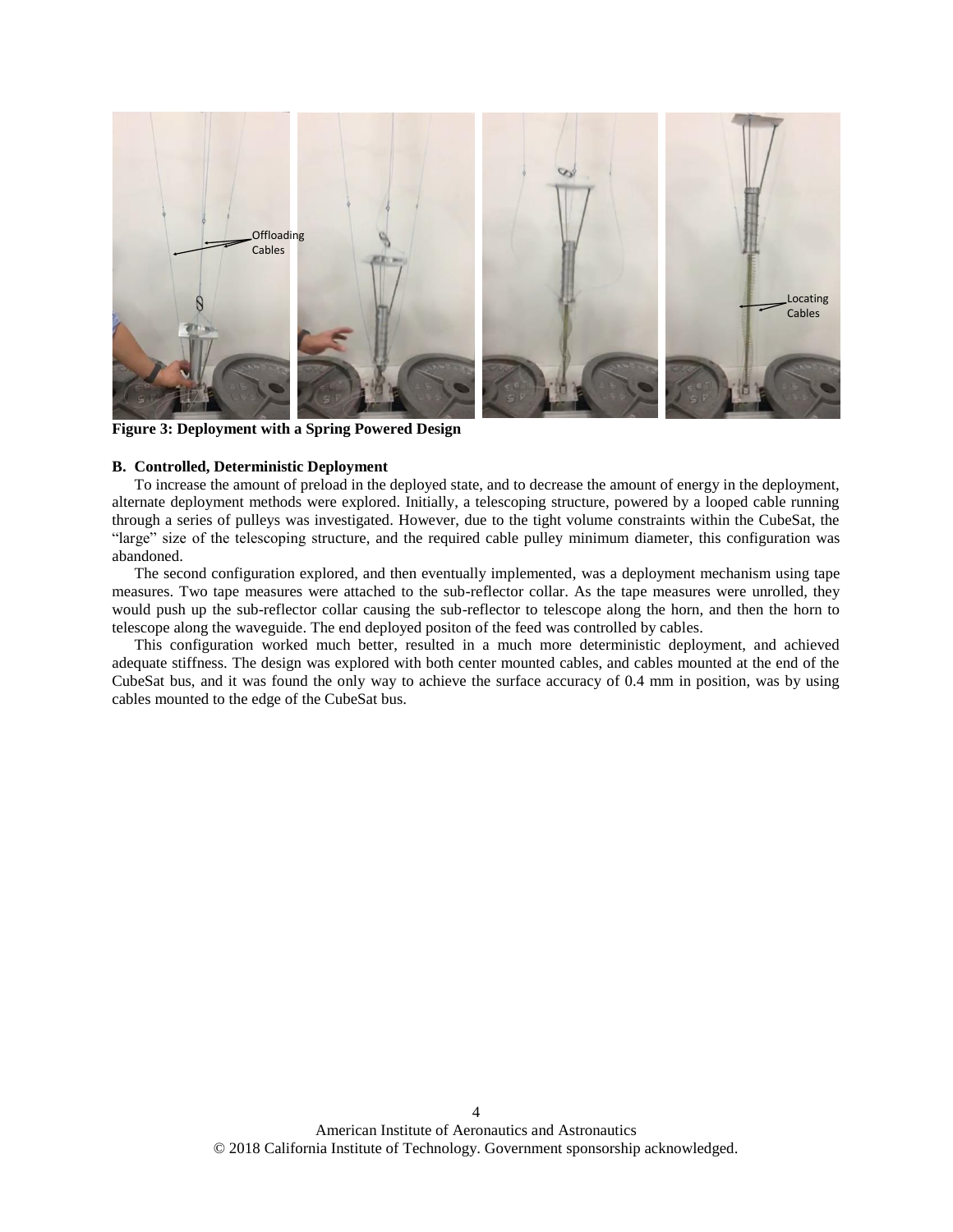

**Figure 4: Tape Actuation Provided a more Deterministic Deployment**

# **V. Mechanical Design: Deployable Panels**

Figure 5 shows the deployed OMERA reflectarray. It consists of 16 individual panels, connected by 14 hinge lines. Deployed, the array measures  $0.91 \text{ m} \times 1.05 \text{ m}$ , with an area of approximately  $0.96 \text{ m}^2$ . The choice of RF frequency and wavelength (35.75 GHz and 8.39 mm, respectively), dictates the desired surface flatness, which is roughly wavelength/20, or about 0.42 mm RMS surface error.



**Figure 5: Reflectarray as designed (left) and as built (right)**

5

American Institute of Aeronautics and Astronautics © 2018 California Institute of Technology. Government sponsorship acknowledged.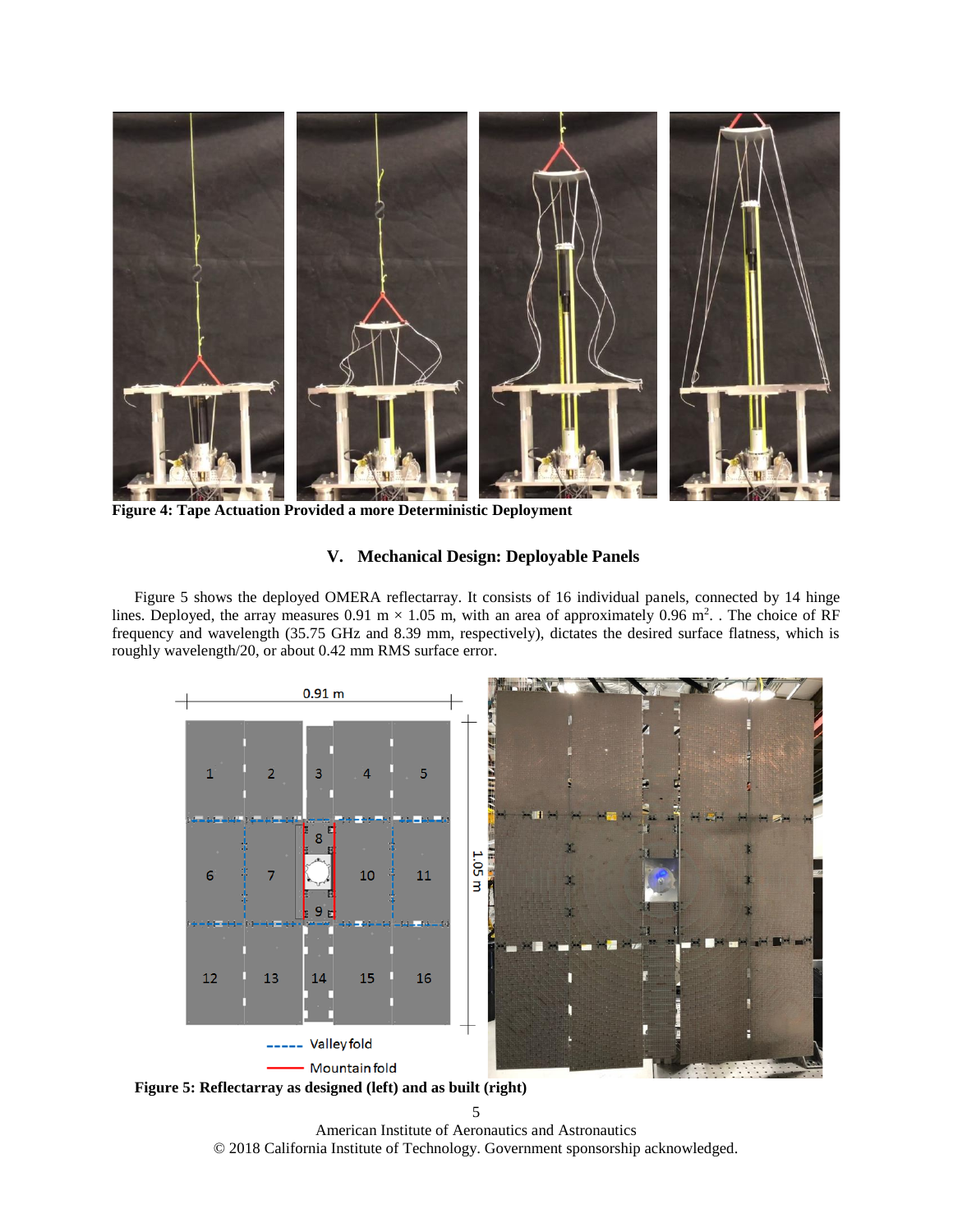

### **Figure 7: Panel Cross Section**

six panels against the side of the CubeSat. The two side panels fold atop the stowed feed assembly and fixed panels. The folded configuration of the array is shown in Figure 6. Folded, each wing occupies a volume that is approximately 13 mm  $\times$  201 mm  $\times$  358 mm on either side of the CubeSat bus, and the folded side panels occupy a volume that is approximately 4 mm  $\times$  93 mm  $\times$  346 mm atop the CubeSat bus.

Each panel is 2.08 mm thick, consisting of a 1.22 mm (48 mil)-thick STABLCOR composite structural board core, surrounded on both the top and the bottom by a 0.41 mm (16 mil)-thick Rogers 4003 panel, as shown in Figure 7. Each Rogers panels has 17 um of electrodeposited copper on either side, with the outer copper layer etched to form the reflectarray patches. Only the top Rogers panel is the RF-active reflectarray; the bottom Rogers panel solely provides thermal balance to the panel plate structure.

To achieve the desired surface flatness, this folding architecture required the hinge lines to unfold to a precision of about 0.03 degrees for the body hinges lines (that connect panels 7 and 10 to the CubeSat body), and about 0.1 degrees for the other fold lines. To meet these tolerances, the adjustment capability was designed into the hinges, to allow for the post-assembly measurement and subsequent corrective adjustment of each of the unfolded hinge

angles. This decision was made based on experiments with nonadjustable hinge lines that were unable to meet the needed unfolded angle tolerances.

Most of the hinge lines consist of three separate sprung hinges, with the central hinge having a fine-threaded set screw that allows for the adjustment of the deployed angle of the hinge line. The exceptions are the body hinge lines (that connect panels 7 and 10 to the body of the CubeSat), which comprise four separate hinges, with the two central hinges being adjustable in the manner described above; and the side-panel-hinges (that connect panels 3 and 14 to the CubeSat body), which comprise two separate hinges, both of which are adjustable.

The adjustable hinge is illustrated in Figure 8. In the unfolded configuration, a fine-threaded ball-end set screw (with a 200 µm pitch) is pressed against a hard steel insert in the paired hinge leaf (illustrated in green in Figure 8 right). This set screw controls the unfolded angle of this hinge; this angle can be easily and finely adjusted. This allows for the assembly and the bonding of the hinges to the panels to occur with loose tolerances; fine alignment of the array takes place after bonding, by using precision non-contact metrology to measure and then adjust the hinge angles accordingly



**Figure 6: The folded reflectarray. A sixpanel-wing is shown folded to the side of the CubeSat body, and the two side panels are shown folded above the CubeSat body.**



**Figure 8: Adjustable hinge design, side view (left) and cross-sectional view (right). The fine-thread set screw is highlighted in blue. Its position can be adjusted with respect to the red hinge to set deployed angle of the hinge**

The 16 panels can be divided into two wings (each consisting of six panels; the left wing consisting of panels 1, 2, 6, 7, 12, 13, and the right wing consisting of panels 4, 5, 10, 11, 15, 16), two side panels (panels 3 and 14), and two bodymounted fixed panels (panels 8 and 9).

The two wings each fold into a stack of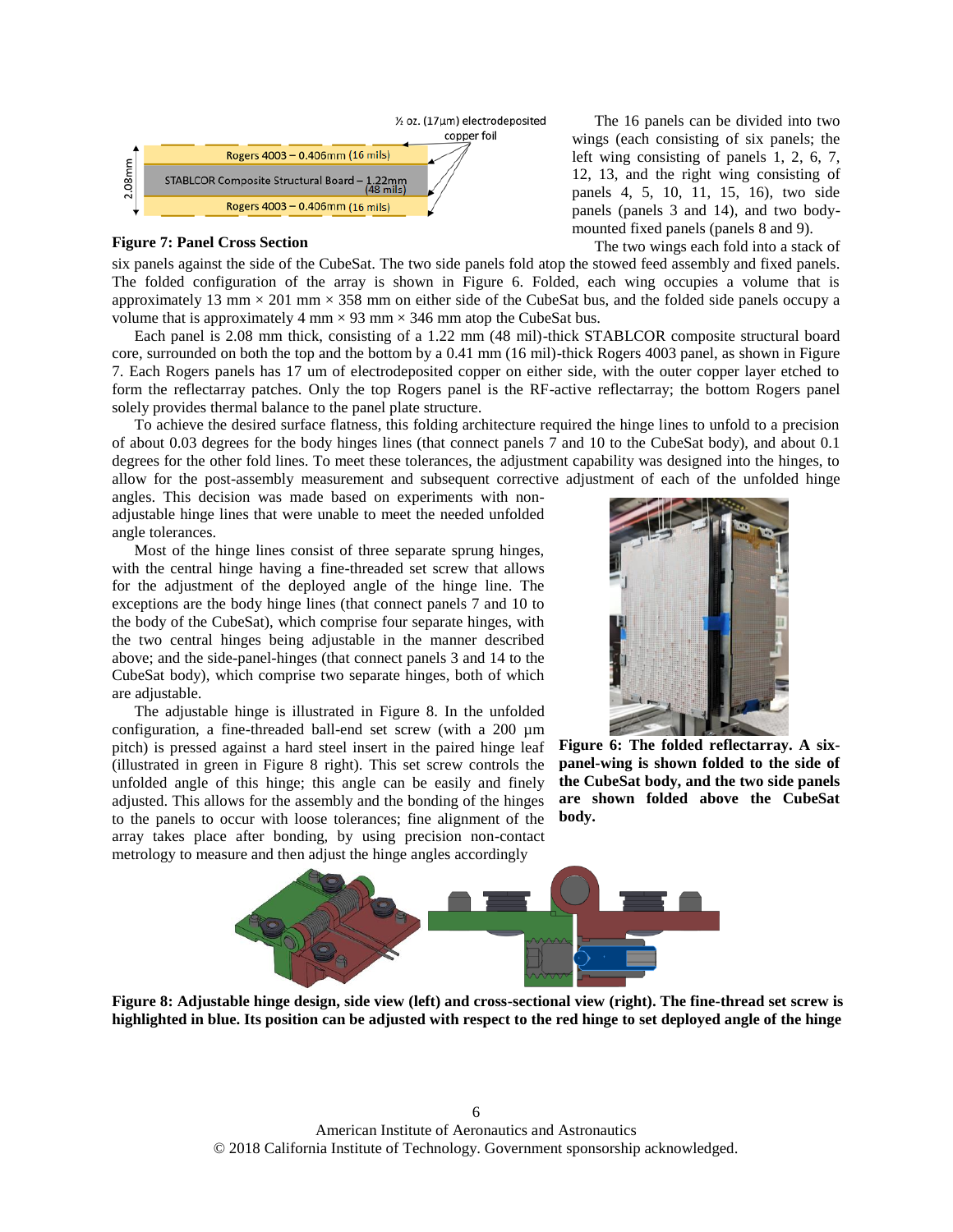This alignment procedure was used to prepare the deployed reflectarray for RF testing. Figure 5 shows the astested surface profile of the reflectarray. The RMS error of 0.345 mm, as tested, was below the typical  $\lambda$ /20 requirement of 0.42 mm.



**Figure 9: The final adjusted reflectarray surface profile as RF tested. The units on the colorbar are millimeters. The RMS error was 0.345 mm.**

# **VI. Testing: Deployment and RF**

Initial deployment testing as been completed, and the panel and feed have been shown to meet deployment requirements. After both met their requirements individually, the two systems were combined, and tested in an RF test. RF testing was completed in the past week, with results pending. More details about testing and the results will be included in the full paper, beyond this extended abstract.

# **VII. Preliminary Conclusion**

An initial feasibe antenna architecture was achieved. The antenna deployed to within its required tolerances, and fit within the volume constraints. The full paper will speak to the results of the RF test, and the changes after this test enabling the antenna configuration. OMERA stands to be a breakthrough innovation for enabling a highly compact, high frequency reflectarray in the Cubsat form factor.

### **Acknowledgments**

The research was carried out at the Jet Propulsion Laboratory, California Institute of Technology, under a contract with the National Aeronautics and Space Administration. The authors thank Brian Merrill (Spectrum Marine and Model Services) Michel William who assisted in building the antenna, and Dr. Jefferson Harrell who performed the RF tests.

### **References**

- <sup>1</sup> Mohon, L., "NASA's Cubequest Challenge," *NASA* Available: http://www.nasa.gov/directorates/spacetech/centennial\_challenges/cubequest/index.html.
- <sup>2</sup> Tan, L. T., and Pellegrino, S., "Stiffening Method for 'Spring-Back' Reflectors," Athens, Greece: ISASR, 2000.
- <sup>3</sup> Bassily, S., and Thomson, M., "Deployable Reflectors," *Handbook of Reflector Antennas and Feed Systems Volume 3: Applications of Reflectors*, Boston, Massachusetts: Artech House, 2013.
- <sup>4</sup> Babuscia, A., Corbin, B., Knapp, M., Jensen-Clem, R., Van de Loo, M., and Seager, S., "Inflatable antenna for cubesats: Motivation for development and antenna design," *Acta Astronautica*, vol. 91, Oct. 2013, pp. 322–332.
- <sup>5</sup> Reynolds, W., Murphey, T., and Banik, J., "Highly Compact Wrapped-Gore Deployable Reflector," *52nd AIAA/ASME/ASCE/AHS/ASC Structures, Structural Dynamics and Materials Conference*, American Institute of Aeronautics and Astronautics, .
- <sup>6</sup> MacGillivray, C. "Scott," "Miniature High Gain Antenna for CubeSats," Apr. 2011.

7

American Institute of Aeronautics and Astronautics

© 2018 California Institute of Technology. Government sponsorship acknowledged.